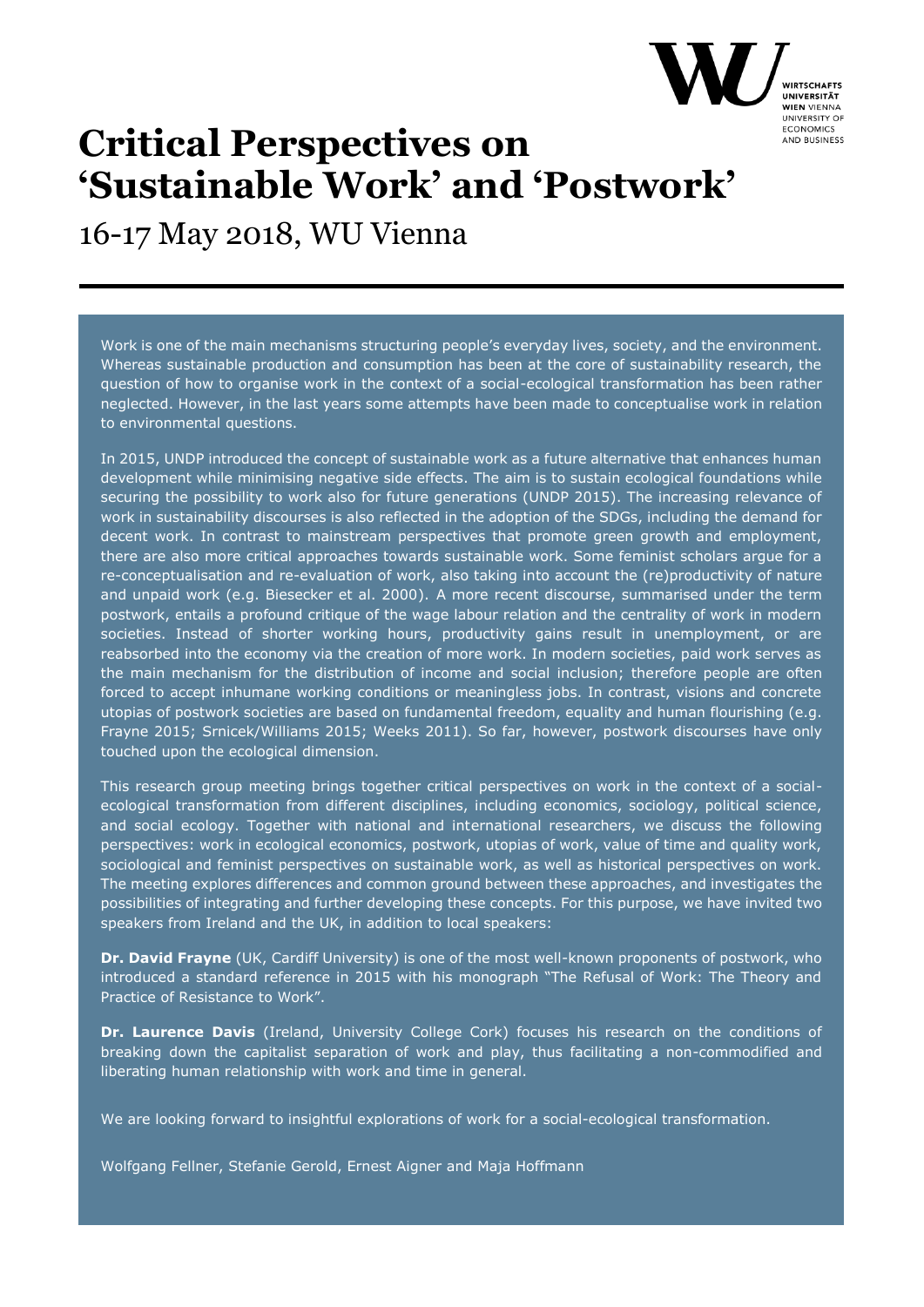

### 16-17 May 2018, WU Vienna

|       | <b>WEDNESDAY, 16 MAY, 2018</b>                                                                           |
|-------|----------------------------------------------------------------------------------------------------------|
|       | <b>RESEARCH GROUP MEETING</b>                                                                            |
|       | Venue: WU, Building D4, 3rd floor, room 106 (D4.3.106)                                                   |
|       | 09:00 Wolfgang Fellner, Stefanie Gerold, Maja Hoffmann, Ernest Aigner: Introduction                      |
| 09:45 | <b>Sigrid Stagl: Perspectives on Work in Ecological Economics</b><br>Comment: Daniel Hausknost           |
|       | 10:30 Coffee break                                                                                       |
|       | 11:00 David Frayne: Capitalism and the Politics of Time<br><b>Comment: Melanie Pichler</b>               |
|       | 11:45 Wolfgang Fellner: The Value of Time<br>Comment: Franz Astleithner                                  |
|       | 12:30 Lunch buffet                                                                                       |
|       | 14:00 Andrea Komlosy: What is Work? Socio-Historical and Discursive Approaches<br>Comment: Maja Hoffmann |
|       | 14:45 Laurence Davis: The Craft Utopia of William Morris<br>Comment: Karin Schönpflug                    |
|       | 15:30 Coffee break                                                                                       |
| 16:00 | Beate Littig: Sustainable Work? A Socio-ecological and Feminist Perspective<br>Comment: Petra Sauer      |
|       | 16:45 Open discussion                                                                                    |
|       | 18:30 Dinner at Café Ansari, Praterstr. 15                                                               |

### **THURSDAY, 17 MAY, 2018**

#### **PUBLIC PANEL DISCUSSION**

*The Future of No Work? Critique, Utopias and Politics*

**Venue:** TC.0.03 **Time: 18.30**

Panel: **Andrea Komlosy, Sylvia Kuba, David Frayne, Laurence Davis**

**Moderation:** Stefanie Gerold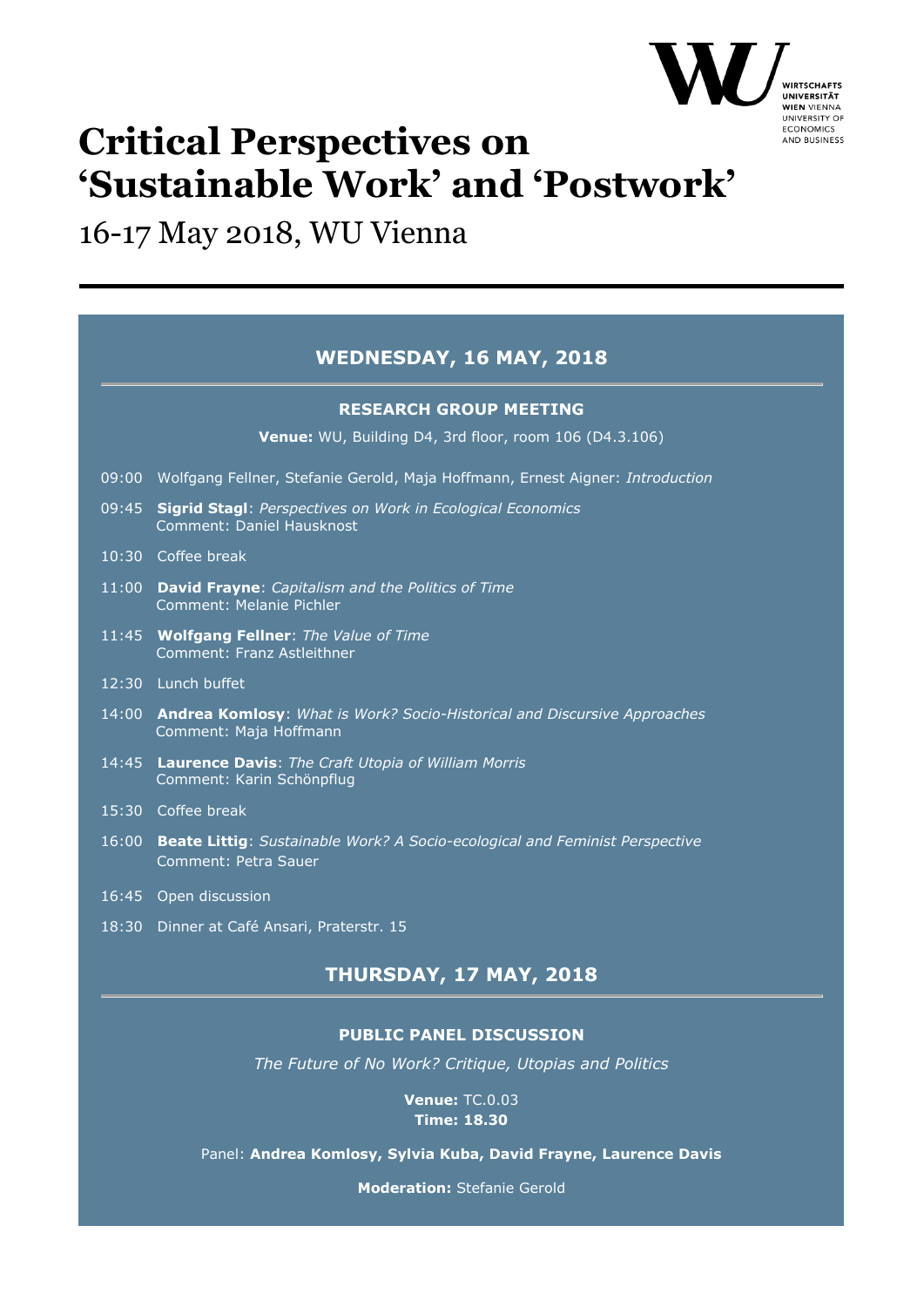

16-17 May 2018, WU Vienna

#### **Speakers & Discussants**

**Ernest Aigner** is a PhD candidate at the Department for Socioeconomics at Vienna University of Business and Economics (WU). His interests lie at the intersection of social, ecological and political-economic concerns. Currently he investigates paradigmatic orientations in economics analyzing a bibliographic dataset. He coauthored articles on the state of economics (e.g. 'Six Dimensions of Concentration in Economics') and discussed sustainable work in a working paper on 'Climate and labour market policies in Sweden'.

**Franz Astleithner** studied sociology and economics at the University of Vienna. His research interests comprise work and working time, industrial relations, inequality, educational transitions and ethnical businesses. Currently, he is researcher at the Institute of Sociology at the University of Vienna and the Forschungs- und Beratungsstelle Arbeitswelt (FORBA).

**Laurence Davis** is College Lecturer and Director of the PhD in Government in the Department of Government and Politics at University College Cork, Ireland. He is the co-editor of *Anarchism and Utopianism* (Manchester University Press, 2014) and *The New Utopian Politics of Ursula K. Le Guin's The Dispossessed* (Lexington Books, 2005), and a Series Editor of the Manchester University Press Contemporary Anarchist Studies book series.

**Wolfgang Fellner** is Assistant Professor at the Institute for Multi-Level Governance and Development at WU. His doctoral dissertation on time in the theory of consumption was awarded the "Egon-Matzner-Preis for Socioeconomics". After working on the role of time in consumption he chaired an empirical project on overall time use and time use preferences, including paid and unpaid kinds of work. In his most recent publications he develops and advocates an alternative concept of value inspired by the discourse around quality work.

**David Frayne** is a sociologist from the UK, specialising in critical social theory, the future of work, and alternatives to capitalism. In 2015, David published *The Refusal of Work* (Zed Books). The book introduces readers to 'postwork' theories, combining a critique of our present wage-based society with an original ethnography of people trying to live without work. David earned his BA in Sociology and Journalism, Media and Cultural Studies, his MSc in Social Science Research Methods, and his PhD in Social Sciences from Cardiff University.

**Stefanie Gerold** is a PhD candidate at the Institute for Ecological Economics, WU Vienna, and at the Macroeconomic Policy Institute (IMK), Hans-Böckler Foundation. She received her MSc in Socio-Ecological Economics and Policy from WU Vienna. Her research focuses on working-time policies in the context of a social-ecological transformation, as well as inequality of working hours and income.

**Daniel Hausknos**t is Assistant Professor at the Institute for Social Change and Sustainability (IGN) at Vienna University of Economics and Business. He studied politics and philosophy in Vienna and earned a PhD in Politics and international Relations from Keele University (UK). His research explores the transformative capacities of modern democratic societies, with regard to socio-ecological constraints in particular. He is currently interested in the co-evolutionary relationship between the modern state and the fossil energy system, in modern state legitimation and in the resulting challenges for a democratic state after the age of fossil-driven growth.

**Maja Hoffmann** studied Political Science, Nordic Philology, and Sustainability Science in Erlangen, Västerås, Stockholm and Lund, and just started her PhD at WU Vienna on ecological and postcolonial critiques of work. Moreover, she is involved in activist education and research projects; most recently with a book on the 'imperial mode of living'. Her research interests mainly comprise work and postwork, degrowth, economic democracy, green social theory, environmental history, postdevelopment and postcolonial theory.